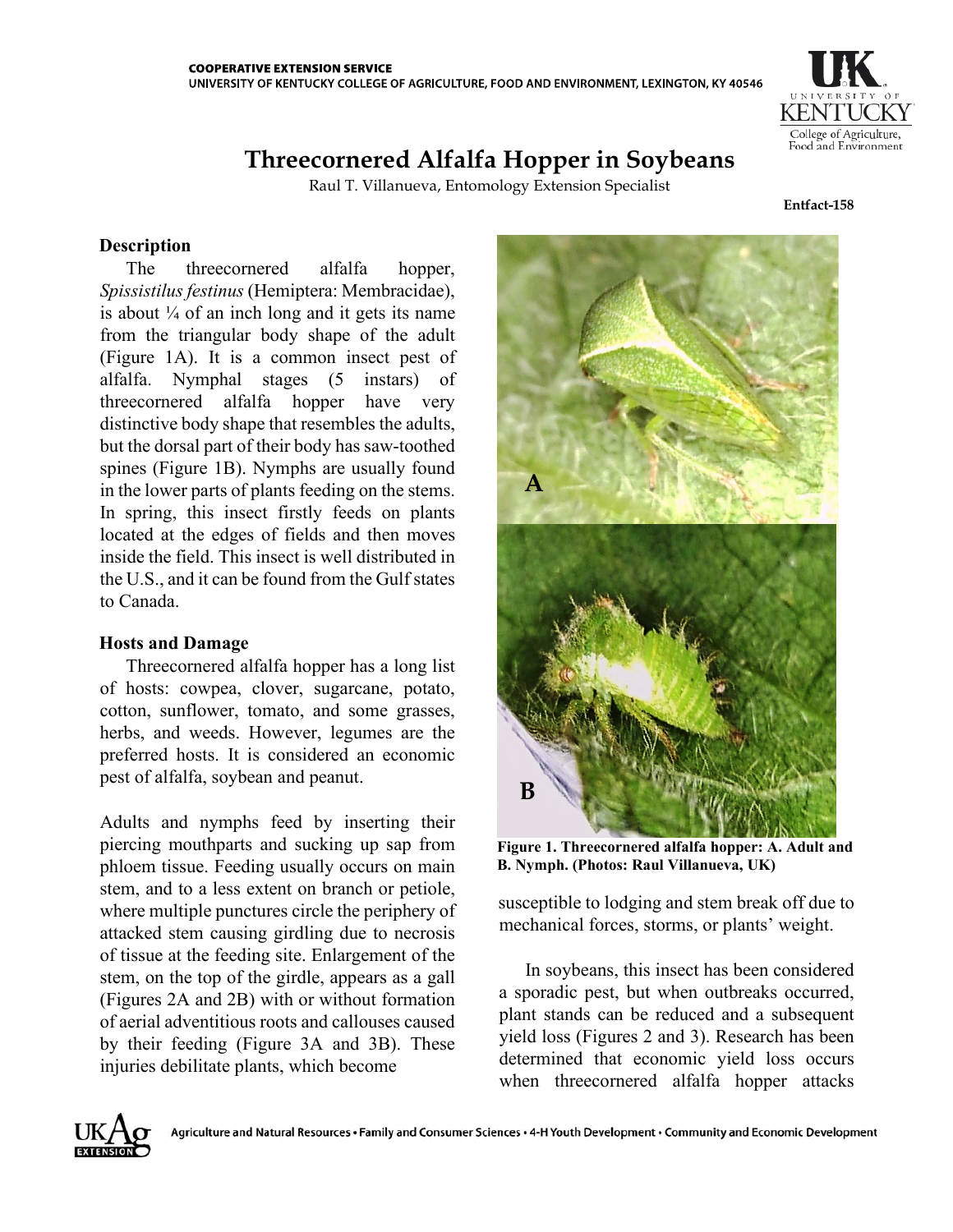plants below 10 in tall. When attack takes place in plants taller than 10 in, yield is not affected. Petiole feeding may not cause substantial damage.



**Figure 2. (A) Soybean plants lodged or (B) cut off at the necrotic feeding site caused by threecornered alfalfa hopper. (Photo: Gregory Drake, UK)**

# **Life Cycle**

In Kentucky, this insect overwinters as an adult in sheltered areas or as eggs in protected plant tissues. In winter, adults (1/4 inch long) live under plant debris and become active when temperatures increase in April or May. The number of generations per soybean season is 2- 3, with 220 offspring per female. Adults become active during warm periods in winter. This insect moves from other crops or weeds into soybean in May and June. Life cycle varies with temperature. Egg development takes between 7-10 days at 88°F.

In soybean, six eggs are usually laid in a slit under the epidermis close to the stem base, which occurs early in the growing season. After eggs hatch, nymphs begin to actively feed.

Threecornered alfalfa hoppers have 5 nymphal stages and complete all stages in 8 to 13 days. Two generations usually occur in soybean, with three peaks during the growing season: overwintered adults entering the field in spring, first generation adults within the field and second-generation adults that will leave the field.



**Figure 3. Advanced symptoms of threecornered alfalfa hopper attack in soybeans: (A) Aerial adventitious roots developed above feeding site of threecornered alfalfa hopper in soybeans. (B)**